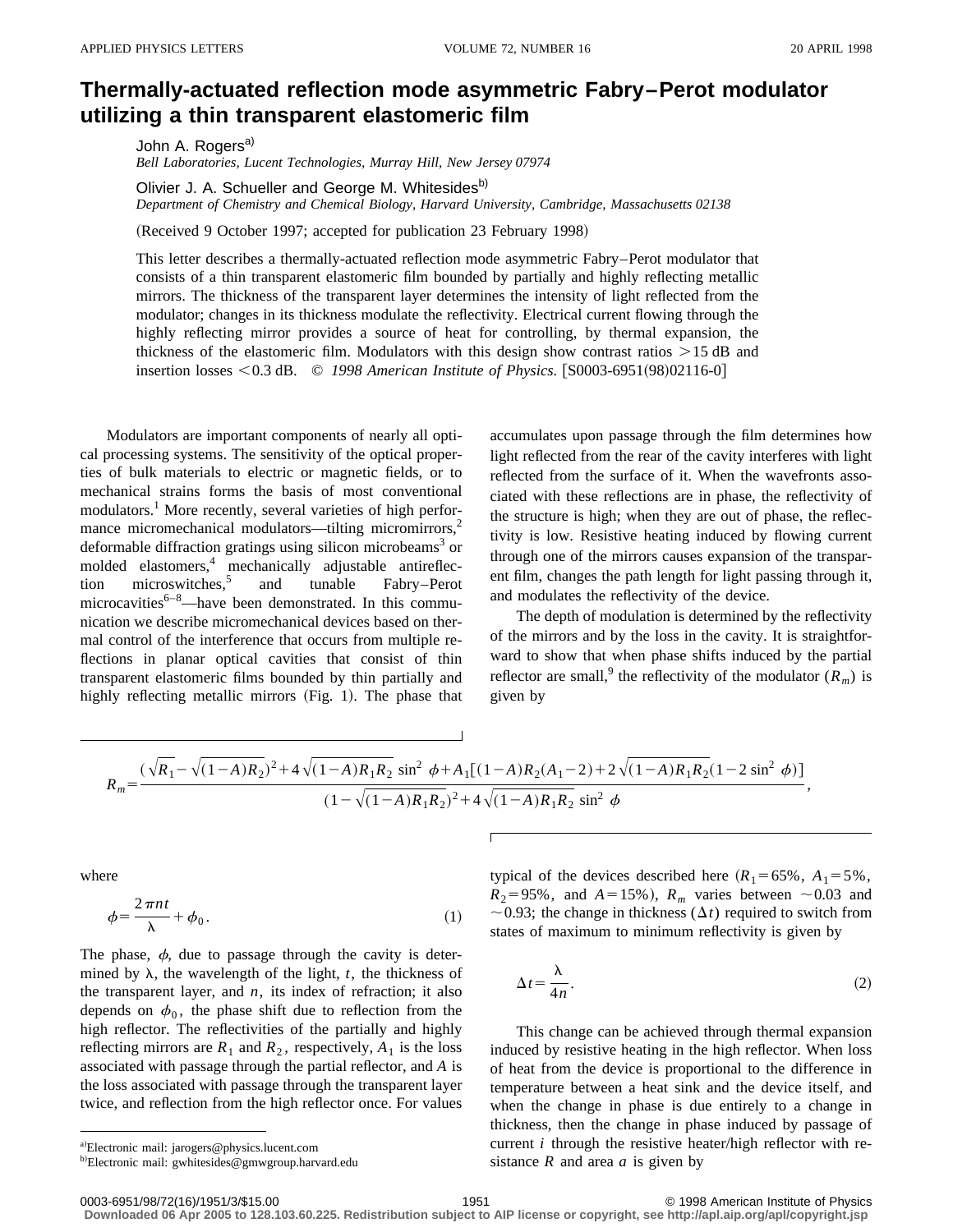

FIG. 1. (a) Schematic illustration of the operation of thermally-actuated reflection mode asymmetric Fabry–Perot optical modulators. A partial reflector on the front surface and a high reflector on the back surface of a thin transparent elastomeric film form a planar optical cavity. Changes in the thickness of the elastomer modulate the phases of multiple reflections through the cavity. The thickness is controlled through thermal expansion induced by resistive heating of the high reflector. (b) Distorted finite element meshes and temperature contours for a slab of material heated on part of its lower surface. Displacements are exaggerated for illustration. The difference in temperature between adjacent contours is constant; for this particular system, the temperatures near the outer contours are  $\sim 0.1$  times the peak temperature. The portions of the lower surface not connected to the heater undergo heat loss to a sink held at constant temperature; the front surface is thermally insulated. Equations presented in the main text assume that the thermal expansion is uniform and does not misalign the optical cavity; experimental data validate these assumptions.

$$
\Delta \varphi = \frac{2\pi}{\lambda} \Delta T \alpha_N nt = \frac{2\pi}{\lambda} \Delta T \left( \frac{1+v}{1-v} \right) \alpha_L nt
$$

$$
\propto \frac{2\pi}{\lambda} \frac{i^2 R}{a} \left( \frac{1+v}{1-v} \right) \frac{\alpha_L nt}{C_p \rho t a} \propto \left( \frac{1+v}{1-v} \right) \frac{\alpha_L n}{C_p \rho} = \mathfrak{J}, \qquad (3)
$$

where  $\lambda$  is the wavelength of light evaluated in vacuum and  $\Delta T$  is the change in temperature. The index of refraction of the thin transparent layer is *n*, and *t*, *v*,  $\rho$ , and  $C_p$  are its thickness, Poisson ratio, density, and heat capacity, respectively. The bulk linear coefficient of thermal expansion (CTE) is  $\alpha_L$ , and  $\alpha_N$  is the out-of-plane CTE for a thin film tightly bound to a rigid support.<sup>10</sup>  $\mathfrak{J}$  is a figure of merit that characterizes the film; it determines, for a given  $\lambda$ ,  $a$ ,  $t$ , and rate of loss of heat from the film, how much electrical power is required to change the phase.  $\mathfrak J$  is large when  $\nu$ , *n*, and  $\alpha_L$  are large and when  $\rho$  and  $C_p$  are small. Elastomeric materials have Poisson ratios near 0.5; they generally also have large  $\alpha_L$ . The products of their densities and heat capacities are relatively small for solid transparent materials.



FIG. 2. Steps for fabricating thermally-actuated reflection mode asymmetric Fabry–Perot optical modulators. Electrodeposition of Ag through a mesh yields lines of Ag with thicknesses  $\sim$  1–2  $\mu$ m in all regions except those protected by the mesh. Spin coating and curing polydimethylsiloxane (PDMS) onto the patterned slides yields a thin transparent elastomeric film ( $\sim$ 5.5  $\mu$ m). Evaporation of Ag ( $\sim$ 100 Å) onto the PDMS completes the planar optical cavity; no additional alignment is required. (The thickness of this film was optimized empirically to give the largest contrast.) Current applied to the Ag lines causes significant heating only in the regions with  $\sim$  1000 Å thickness (i.e., the active areas of the device).

parent elastomers are near 1.5, many of them can be easily doped with dyes to increase this value. These characteristics, along with their ability to be deposited in thin uniform films by spin casting, make elastomers well suited for the transparent layer in the modulators described here.

Figure 2 shows steps for fabricating devices like those described above. Electron-beam evaporation and simple



FIG. 3. Performance of a thermally-actuated reflection mode asymmetric Fabry–Perot optical modulator that incorporates a thin transparent elastomeric film. (a) Reflectivity of the device measured at 633 nm with a HeNe laser as a function of current passing through the resistive heater/high reflector. After data were collected during heating and cooling, the current was adjusted to locate the extrema in the reflectivity.  $(b)$  Intensity as a function of power density applied to the heater. The data indicate an insertion loss of  $\sim$  0.3 dB, and a contrast ratio of  $\sim$  15 dB. (In both frames, the dashed lines

Furthermore, although the indices of refraction of most trans-<br>Downloaded 06 Apr 2005 to 128.103.60.225. Redistribution subject to AIP license or copyright, see http://apl.aip.org/apl/copyright.jsp